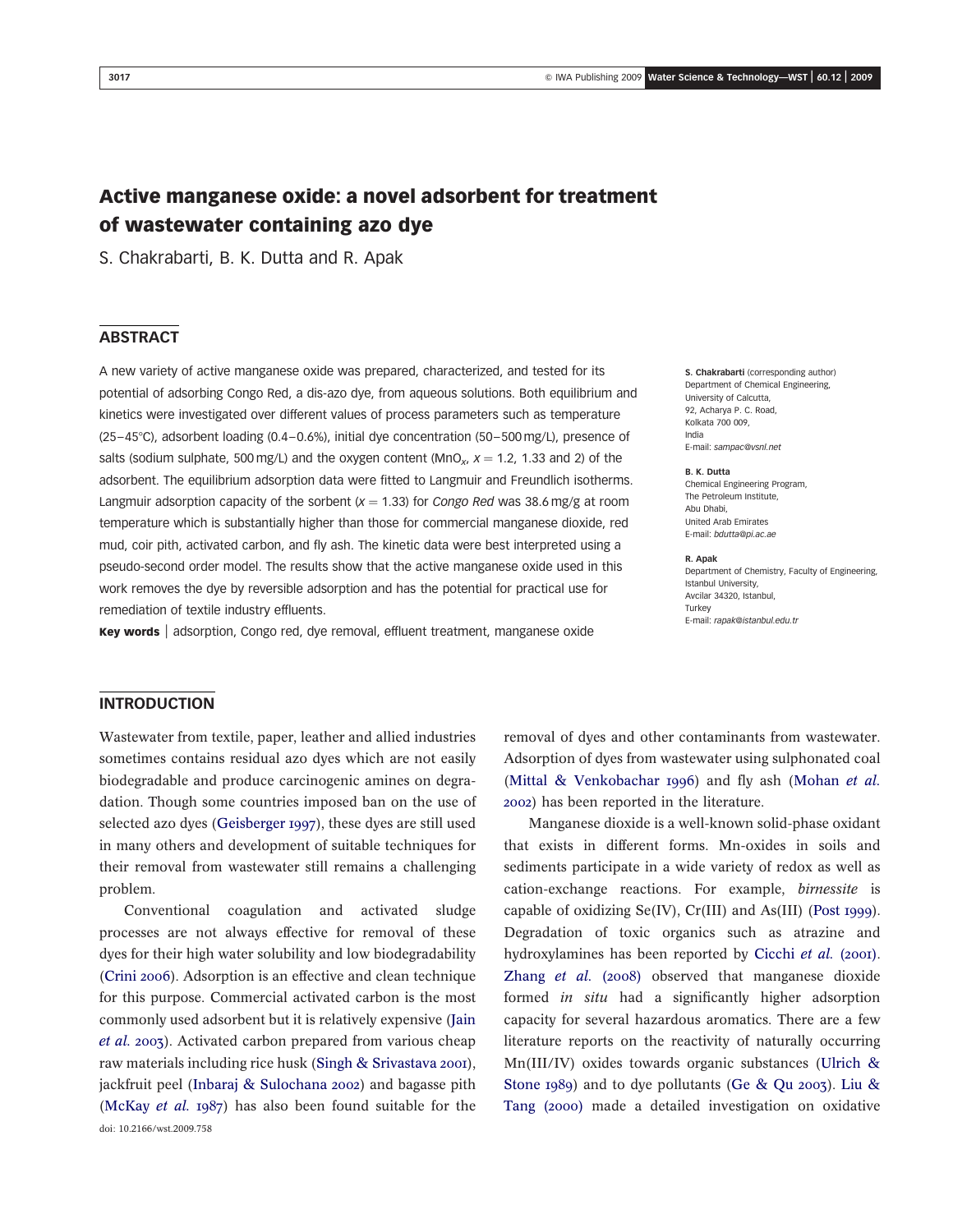decoloration of direct red F3B dye using one such variety of manganese oxide.

The present work originated from our observation that active manganese oxide, prepared by us, had a considerably better capacity to chemisorb  $SO<sub>2</sub>$  gas compared to technical grade  $MnO<sub>2</sub>$  (Basu *et al.* 1989). In the mentioned work, the reaction of sulphur dioxide on the surface of active manganese oxide ( $MnO<sub>1.44</sub>$ ) was investigated. The rate of reaction was found to be pseudo-first order with significant product layer diffusional resistance. In preliminary experiments, we found that a bis-azo dye, Congo Red was also efficiently removed from aqueous solution by active manganese oxide. As the solid had a variable composition and contained non-stoichiometric amounts of oxygen, one could attribute a redox reaction for the removal of color. We conducted the experiment in an oxygen-free atmosphere and checked for an oxygen-balance for reduction in the chemical oxygen demand (COD) of the dye solution against the oxygen content of the spent activated oxide. We did not find any measurable decrease in the oxygen content of the activated manganese oxide, but the COD decreased to a considerable extent. Moreover the dye leached out of the used adsorbent on treatment with acetone, so one can conclude that the removal of dye was by adsorption only.

In the above context, we have explored in this work, the effectiveness of active manganese oxide for the removal of Congo Red, a dis-azo dye, by adsorption from aqueous solutions. Preparation and characterization of the material are also described. Influences of process parameters like oxygen content of the adsorbent, adsorbent loading, temperature, presence of salts in the solution, and the initial dye concentration on adsorption equilibrium and kinetics were investigated. The equilibrium and kinetic parameters have been evaluated using suitable models.

### **METHODS**

### Materials

#### Preparation of active manganese oxide

Active manganese oxide (MnO<sub>x</sub>,  $1 < x < 2$ ) was prepared from Mn(II) sulphate. A 20% solution of the MnSO<sub>4</sub> was mixed with 25% aqueous NaOH and the pH was adjusted to 5.5–6 by adding sulphuric acid. The slurry of precipitated  $Mn(OH)_2$ , diluted by adding an equal volume of distilled water, was aerated at a rate of 8.5 L/min through a sparger. The color of the precipitate turned brown. For  $MnO<sub>1.33</sub>$ , the time of passing air was 3 h and for  $MnO_{1.2} 1\frac{1}{2}$ h at the same air flow rate. After aeration, the hydrated oxide was washed repeatedly with hot distilled water to make it free from salts, centrifuged, dried in a hot air oven at  $105$  to  $110^{\circ}$ C, cooled in a dessicator, powdered, sieved and stored.

### Chemicals used

Spectroscopic grade Congo Red dye (C.I. Number: 22120) was procured from LOBA-Chemie, India. The chemicals such as technical grade Manganese dioxide  $MnO<sub>2</sub>$ , sulphuric acid  $H_2SO_4$ , sodium sulphate  $Na_2SO_4$  etc. were procured from E. Merck/International Chemicals, India.

### Analytical methods

Aqueous dye samples were analyzed using a Shimadzu UV-160A UV–vis spectrophotometer with maximum absorption wavelength at 500 nm. The X-ray diffraction (XRD) study was done using a Philips X'Pert (model no. PW 3040/60) instrument with  $Cu - K_{\alpha}$  radiation  $(\lambda = 1.504060 \text{ Å})$ . Scanning Electron Microscopy (SEM) was employed using a Hitachi S-3400N instrument at 15 kV SE; 10,000X. For calculating the oxygen content, a sample of active oxide was reacted with a known excess of oxalic acid in the presence of 1 M sulphuric acid, and the excess oxalic acid was back-titrated with standard KMnO<sup>4</sup> solution.

### Experimental procedure

For equilibrium studies, dye solutions of concentrations ranging from 50 to 500 mg/L were taken in batches of 50 mL in 125 mL airtight borosilicate glass bottles. A mass of 0.2 g of the activated  $MnO_x$  (here,  $MnO_{1,33}$ ) was added to each bottle and the contents were allowed to attain equilibrium at constant temperature in a shaker bath at about 150 strokes per minute. From initial experiments, a contact time of 3 h was found sufficient for attainment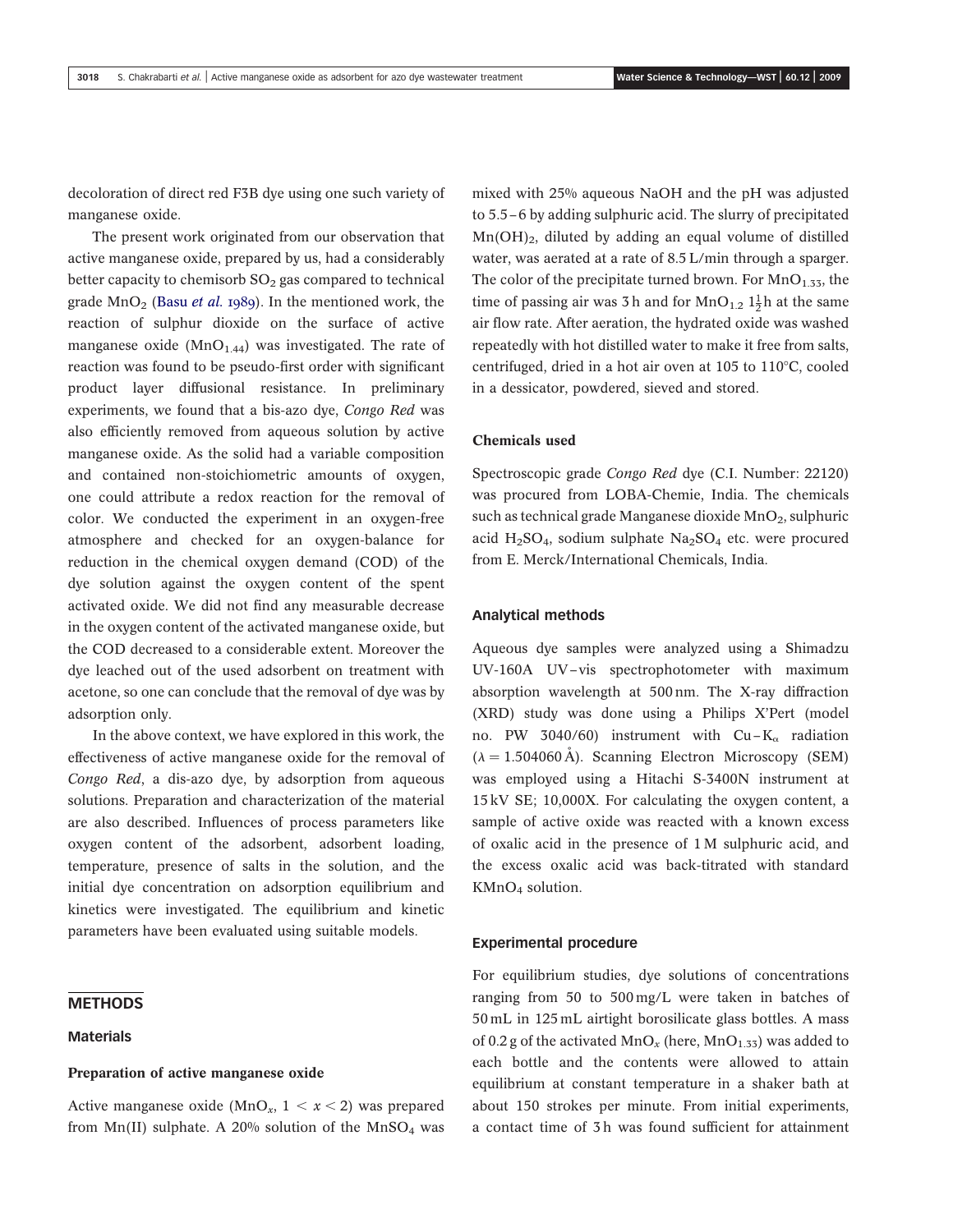of adsorption equilibrium. Three different temperatures (25 $\degree$ , 35 $\degree$  and 45 $\degree$ C) were used for equilibrium study. The content of each bottle was centrifuged twice at 8,000 rpm in a REMI R-24 Research Centrifuge and the supernatant liquid was analyzed spectrophotometrically using a 1 cm light path quartz cell.

For time– concentration experiments, measured weights of  $MnO<sub>x</sub>$  were contacted with 50 mL dye solution in a set of bottles shaken in a constant temperature shaker bath. The supernatants were analyzed at regular time intervals for the residual dye. The experiments were repeated thrice and the standard deviations were within 3%.

# RESULTS AND DISCUSSION

#### Characterization of activated manganese oxide

Active  $MnO_x$  prepared by us is a dark brown powder insoluble in water. It was characterized by particle size distribution (PSD), Fourier tranformed infra-red spectroscopy (FTIR), XRD and SEM. PSD was obtained by dynamic light scattering instrument (Zeta Plus, Brookhaven Instruments Corporation) using a scattering angle of 90°. The mean particle diameter noted was 669.6 nm. The BET (Brunauer, Emmett and Teller) specific surface area (Brunauer et al. 1938; Ruthven 1984) was determined as  $9.55 \,\mathrm{m}^2/\mathrm{g}$ . The FTIR spectrum (Figure 1a) of

activated  $\text{MnO}_x$  matches the IR spectrum of hausmannite, which re-confirmed the empirical formula obtained from oxygen analysis. The values for  $2\theta$  and d in the XRD matched with those of standard  $Mn<sub>3</sub>O<sub>4</sub>$  reported in JCPDS Card no.80-0382. The powder diffraction pattern (Figure 1b) indicates presence of some crystals of  $Mn<sub>3</sub>O<sub>4</sub>$ . SEM shows that the particles are mixed agglomerates of submicron sized amorphous materials and crystals (Figure 1c).

#### Adsorption equilibrium

The equilibrium adsorption isotherms are generally smooth and concave to the concentration axis. Such adsorption processes are generally 'favorable' (Sposito 1982; Apak 2002). The equilibrium data could be satisfactorily fitted to both Langmuir and Freundlich isotherm equations, which can be represented as follows:

$$
q_{\rm e} = q_0 \frac{K_L C_{\rm e}}{1 + K_L C_{\rm e}}\tag{1}
$$

$$
q_{\rm e} = K_F (C_{\rm e})^{1/n} \tag{2}
$$

where  $q_e$  = quantity of dye adsorbed in mg/g on activated  $MnO_x$  at equilibrium;  $C_e$  = Concentration of the solution in mg/L at equilibrium;  $q_0$  = Maximum adsorption capacity (Langmuir) in mg/g of activated MnO<sub>x</sub>;  $K_L$  = Langmuir constant in L/mg, related to 'intensity' of adsorption;  $K_F$ , n are Freundlich constants related to the strength of the



Figure 1 | Characterization of the adsorbent by FTIR, XRD and SEM. (a) FTIR of the sample; (b) XRD of the sample; (c) SEM picture for [15 kV SE at  $10^4 \times$ ].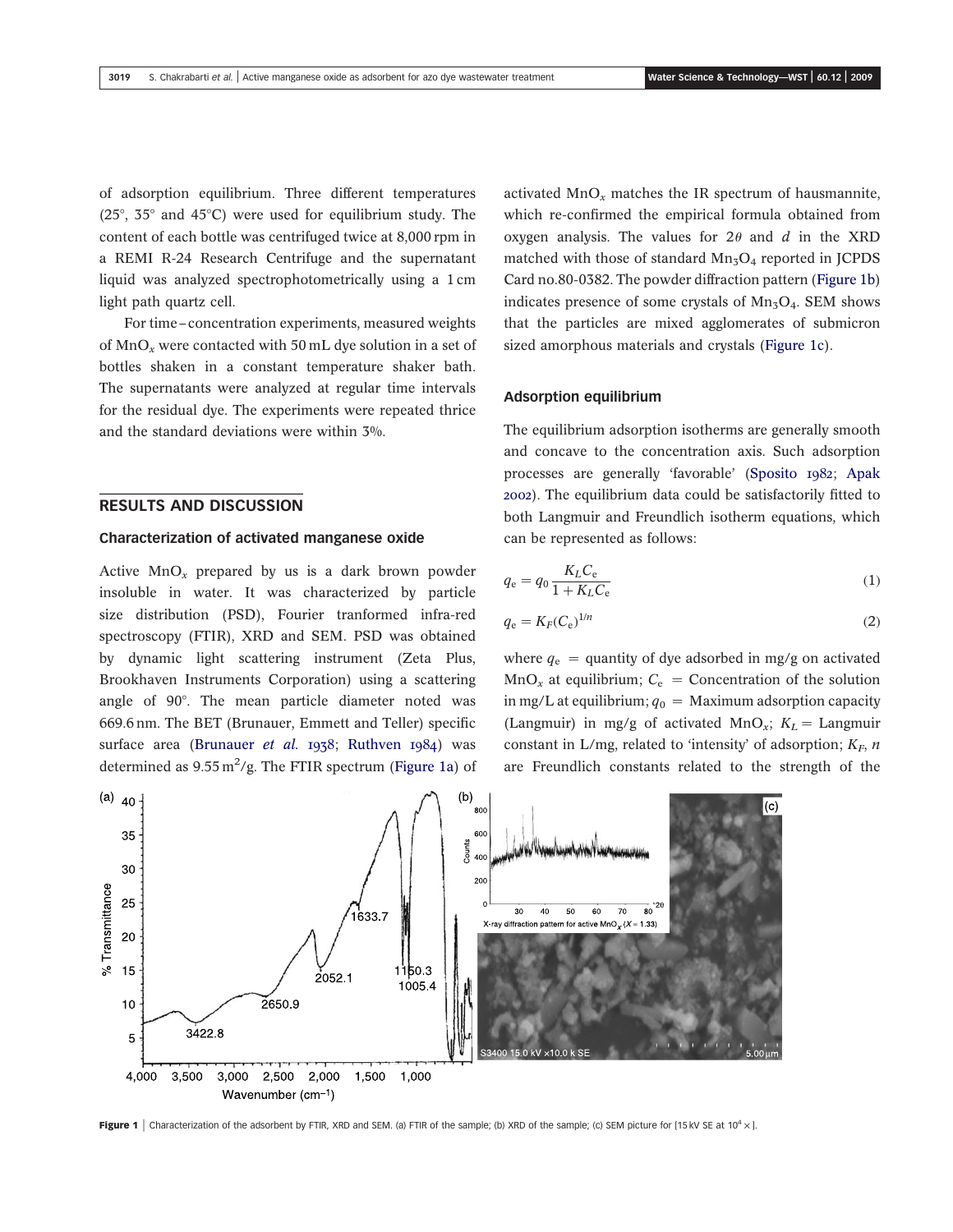adsorbate-adsorbent interaction and to the distribution of bond strengths among the surface sites of a heterogeneous sorbent, respectively (Reed & Cline 1994).

Adsorption isotherms were obtained for Congo-Red– activated  $MnO_x$  system at three temperatures (Figure 2). The values of the constants in Langmuir and Freundlich equations at different temperatures are given in Table 1. The observed Langmuir adsorption capacity of the sorbent for Congo Red was  $38.6 \,\text{mg/g}$  at  $25^{\circ}\text{C}$  which is an order of magnitude higher than those for red mud, (4.05 mg/g, Namasivayam & Arasi 1997), coir pith activated carbon (6.7 mg/g, Namasivayam & Kavitha 2002), and fly ash (9.8 mg/g, Acemioglu 2004). In general, exothermic adsorption processes (i.e.  $\Delta H_{ads} < 0$ ) are adversely affected by a rise in temperature, and the Langmuir constant  $(K_L)$ decreases with increasing temperature. For endothermic adsorption processes (i.e.  $\Delta H_{\text{ads}} > 0$ ),  $K_L$  increases with temperature (Baker & Khalili 2004). Increase in the value of percentage removal (from 31.8% to 54.2%) and maximum adsorption capacity with temperature indicates endothermic adsorption and possibly chemisorption, where increasing numbers of dye molecules as well as adsorption sites acquire the necessary energy for adsorption with increase in temperature (Asfour et al. 1985; Mohan et al. 2002). Both Namasivayam & Kavitha (2002) and Purkait et al. (2007) and have also indicated endothermic



Figure 2 | Effect of temperature on adsorption isotherm of Congo Red on activated manganese oxide (MnO<sub>x</sub>) [Adsorbent loading =  $0.4\%$  w/v;  $x = 1.33$ ;  $pH = 7.5$ ].

adsorption phenomena for Congo Red retention by various activated carbons.

Since Glauber's salt is often used as mordant for dyeing, its effect on adsorption was studied. Presence of 500 mg/L  $Na<sub>2</sub>SO<sub>4</sub>$  marginally decreased the percentage removal from 30.7 to 28. The isotherms at  $25^{\circ}$ C (not shown) are quite close to each other. The equilibrium adsorption capacity with salt was 35.94 mg/g whereas the same without salt was 37.97 mg/g, the variation remaining within relative error of measurement. The intensity of adsorption  $(K_L)$  also decreased from 0.2225 to 0.0581 L/mg by addition of salt. The effect of salt on the adsorption phenomenon may be qualitatively explained in terms of surface charge of the adsorbent. Kirillov *et al.* (2009) cited uncertainties in the point of zero charge (pzc) of hausmannite reported by a number of researchers. Ocaña (2000) reported a pzc of 5.7, whereas Kosmulski (2006) indicated a value greater than 10. Ignoring the variability reported by different workers, if we accept the pzc value of 5.7 suggested by Ocaña, then at the experimental working pH of 7.5, the adsorbent surface would acquire a homogeneously negative charge and anions like sulfate would not expectedly influence the adsorption capacity (Aguedach et al. 2008).

Oxygen content of active  $MnO_x$  could be tailored during sorbent preparation by varying the duration of aeration of the suspended manganese hydroxide. Therefore, the effect of oxygen content on the adsorption behaviour of the sorbent with respect to that of technical grade manganese dioxide  $(MnO<sub>2</sub>)$  was worth investigating. The percentage removal of the dye from a 500 mg/L solution was 50.6% in case of  $MnO<sub>1.2</sub>$ , 30.7% for  $MnO<sub>1.33</sub>$ and  $2.9\%$  in case of technical grade  $MnO<sub>2</sub>$ . Maximum adsorption capacities obtained from Langmuir isotherm equation also decreased with increasing oxygen content. The technical grade  $MnO<sub>2</sub>$  had the minimum adsorption capacity.

#### Adsorption kinetics

The experimental data of adsorption vs time were analyzed by first and pseudo-second order kinetic equations. We first analyzed the kinetic data using the most widely used Lagergren equation, Equation (3) (Ho 2004) where first order adsorption rate constant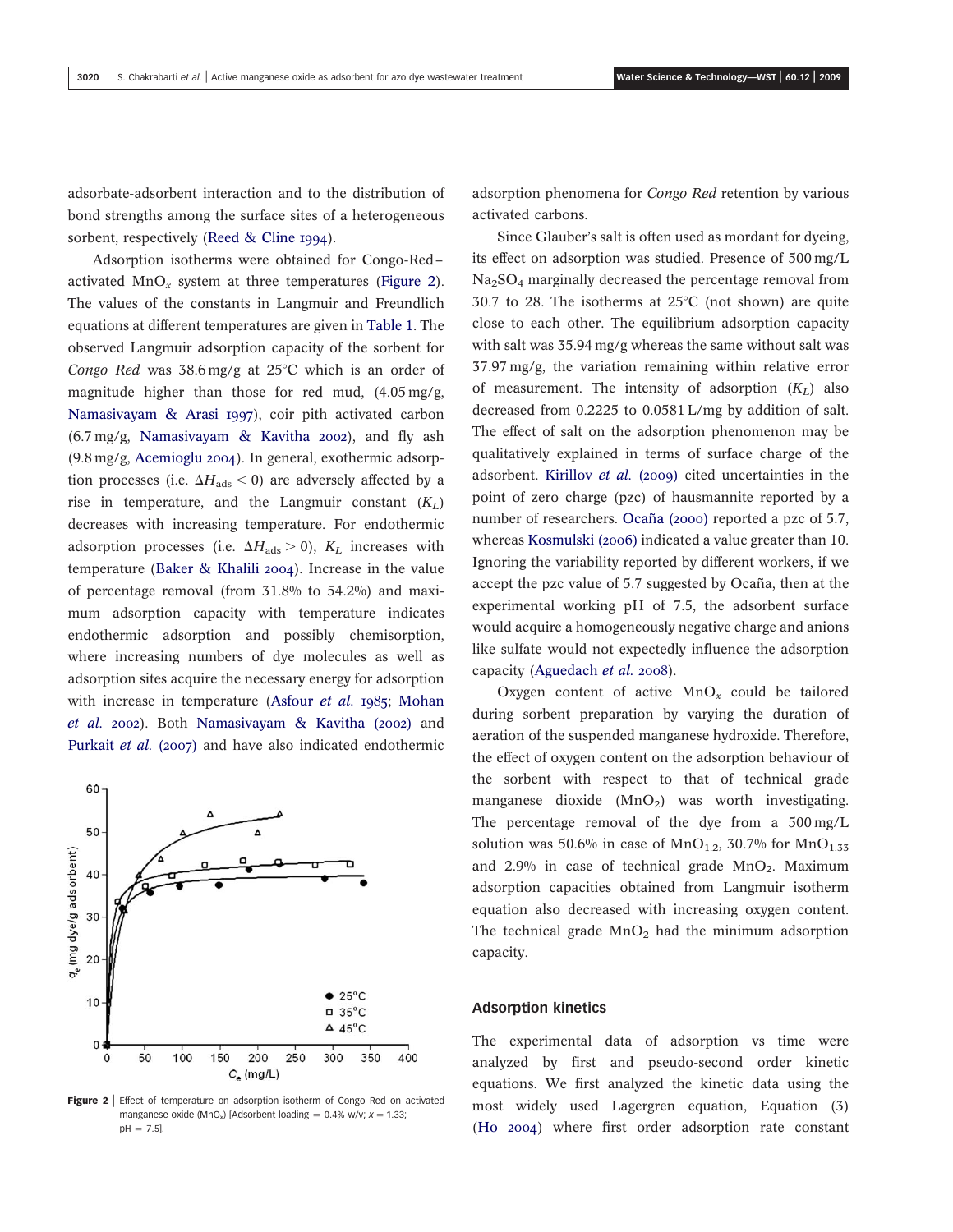| Temp (°C) | $q_0$ (Equation 1) mg/g | $K_i$ (Equation 1) L/mg | $R^2$  | <i>n</i> (Equation 2) | $K_F$ (Equation 2) | $R^2$  |
|-----------|-------------------------|-------------------------|--------|-----------------------|--------------------|--------|
| 25        | 38.61                   | 0.2350                  | 0.9949 | 8.65                  | 22.38              | 0.9886 |
| 35        | 43.47                   | 0.2293                  | 0.9900 | 10.26                 | 25.74              | 0.9784 |
| 45        | 58.13                   | 0.0505                  | 0.9889 | 3.3886                | 12.66              | 0.9857 |

Table 1 | Effect of temperature on Langmuir and Freundlich constants [pH = 7.5,  $x = 1.33$ , adsorbent loading: 0.4% w/v]

lumps together the liquid phase mass transfer and the solid phase diffusion phenomena.

$$
\log (q_e - q_t) = \log q_e - \frac{K_{\text{ad}}}{2.303} t \tag{3}
$$

Here  $q_t$  is the amount of dye adsorbed in mg/g onto activated MnO<sub>x</sub> at any time t,  $q_e$  is the equilibrium concentration of the adsorbate on the sorbent in mg/g and  $K_{\rm ad}$  is the global adsorption rate constant in time $^{-1}$  that can be evaluated from the slope of the linear plot of log  $(q_e - q_t)$  against t.

The rate constants obtained from the Lagergren equation varies nonlinearly with increase in the adsorbent loading and initial dye concentration. This indicates a complex mechanism and model of adsorption of the dye on this particular adsorbent. We then analyzed the data using the pseudo-second order model proposed by Ho & McKay (1999) based on the temporal deviation of solute loading from the equilibrium adsorption as follows:

$$
\frac{\mathrm{d}q_t}{\mathrm{d}t} = k_2(q_e - q_t)^2 \tag{4}
$$

where  $k_2$  is the pseudo-second order rate constant, g/(mg h). Integrating Equation (4) and applying initial condition, we get:

$$
\frac{t}{q_t} = \frac{1}{k_2 q_e^2} + \frac{1}{q_e} t \tag{5}
$$

The values of  $k_2$  and  $q_e$  could be obtained from a plot of  $t/q_t$  against t, using the slope and intercept of the linearized model Equation (5) such that  $q_{\rm e}\,=\,{\rm slope}^{-1},$  and  $k_2 = (slope)^2(intexcept)^{-1}.$ 

Table 2 shows the values of the adsorption rate constant as a function of various parameters. Higher correlation coefficients were obtained for the pseudo-second order model compared to those obtained from first order kinetics.

Furthermore, the experimental  $q_e$  values were closer to the calculated ones obtained from the second-order kinetic plots, and the values showed consistent trends of variation with the relevant parameters. Purkait et al. (2007) have also reported that the adsorption of Congo Red onto activated carbon is better represented by pseudo-second order kinetics. Similar results of adsorption kinetics for Congo Red retention by activated carbon prepared from coir pith was observed by Namasivayam & Kavitha (2002).

Congo Red is a disazo dye with a high self-assembling tendency. If the slow step in Congo Red adsorption involves dimerization (Skowronek et al. 1998) of the dye, which is very common for such dyes in aqueous solutions at moderate concentrations, then this would manifest itself in a second-order kinetics of adsorption with respect to the dye concentration. Thus, the basis of the second order model may be interpreted as follows:

Dimerization : dye + dye  $\leftrightarrow$  (dye)<sub>2</sub>  $(6)$ 

Adsorption :  $(dye)<sub>2</sub> + MnO<sub>x</sub> \leftrightarrow MnO<sub>x</sub>...(dye)<sub>2</sub>$  $(7)$ 

As increase in adsorbent loading generally means increase in the sites for adsorption, percent removal of Congo Red dye expectedly increased from 32% to 46% when adsorbent loading increased from 0.4% to 0.6% w/v at 25°C and pH 7.5. The active reagent was  $MnO<sub>1.33</sub>$ and initial dye concentration was 500 mg/L. The pseudo-second order rate constant values also increased concomitantly (Table 2).

Percentage removal of Congo Red dye increased from 32% to 64% as the concentration of dye decreased from 500 to 200 mg/L. However, the adsorption rate constant was the highest for 500 mg/L (0.2585 g mg/h) and the lowest for 200 mg/L (0.1707 g mg/h). The adsorbent might not be saturated in the mentioned range of concentration, and therefore, the more was the availability of dye molecules, the more was the rate of adsorption.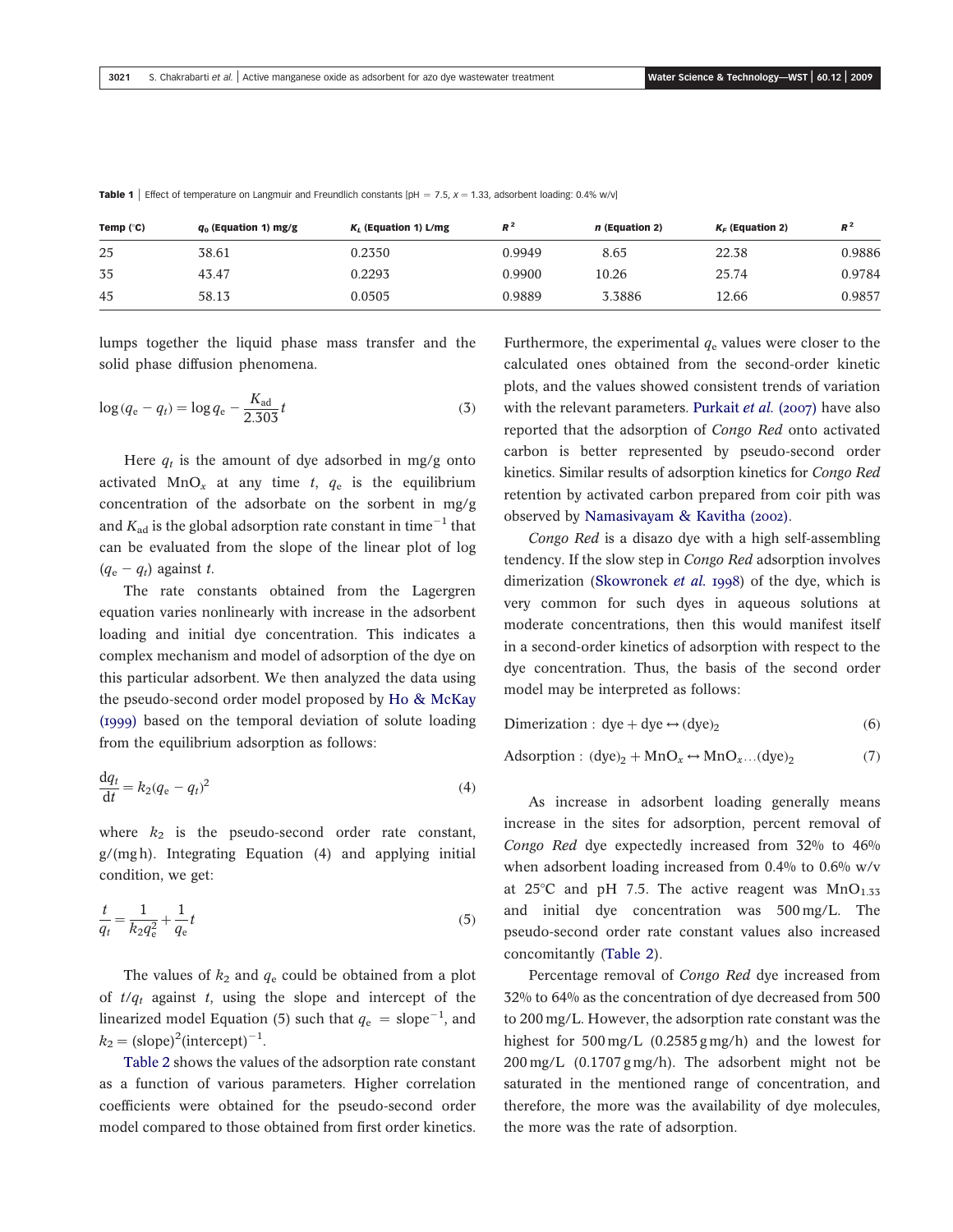#### Table 2 | Effect of various parameters on the rate constants

| <b>Parameter</b>                                                                          | Value              | $K_{ad}$ h <sup>-1</sup> | $R^2$  | $k_2$ g mg <sup>-1</sup> h <sup>-1</sup> | $R^2$  |
|-------------------------------------------------------------------------------------------|--------------------|--------------------------|--------|------------------------------------------|--------|
| Adsorbent loading $(\% w/v)$ , g                                                          | 0.4                | 0.9810                   | 0.9071 | 0.1620                                   | 0.9973 |
| [Initial concentration $300 \,\text{mg/L}$ , temperature $25^{\circ}\text{Cl}$ ]          | 0.5                | 1.3127                   | 0.9856 | 0.1662                                   | 1.0    |
|                                                                                           | 0.6                | 0.8152                   | 0.9340 | 0.2134                                   | 0.9989 |
| Initial dye concentration (mg/l)                                                          | 500                | 0.9810                   | 0.9071 | 0.2585                                   | 0.9964 |
| [Adsorbent loading $0.4\%$ w/v, temperature $25^{\circ}$ C]                               | 300                | 2.1832                   | 0.9696 | 0.2020                                   | 0.9951 |
|                                                                                           | 200                | 1.7687                   | 0.9050 | 0.1707                                   | 0.9923 |
| Temperature $(^{\circ}C)$                                                                 | 25                 | 2.1832                   | 0.9696 | 0.1246                                   | 0.9979 |
| [Initial dye concentration (mg/L) 300; $x = 1.33$ ;<br>adsorbent loading: $0.4\%$ w/v]    | 35                 | 1.0916                   | 0.9812 | 0.0967                                   | 0.9988 |
|                                                                                           | 45                 | 1.2298                   | 0.9613 | 0.1131                                   | 0.9981 |
| Oxygen content                                                                            | MnO <sub>2</sub>   | 0.6218                   | 0.8515 | $5.06 \times 10^{-3}$                    | 0.8811 |
| [Initial dye concentration (mg/L) 300; $x = 1.2 - 2.0$<br>adsorbent loading: $0.4\%$ w/v] | MnO <sub>1.5</sub> | 2.1832                   | 0.9696 | 0.2020                                   | 0.9951 |
|                                                                                           | MnO <sub>1.2</sub> | 1.6443                   | 0.9679 | 0.3141                                   | 0.9989 |

With increase in temperature from  $25^{\circ}$ C to  $45^{\circ}$ C, the percent removal of Congo Red dye from 300 mg/L initial solution increased from 47% to 53%. The pseudo-second order rate constant, however, was observed to remain almost unaffected with increase in temperature in the range of 25 to 45 $\degree$ C (Table 2).

Like equilibrium, the adsorption kinetics was also affected marginally by the addition of salts (Figure 3a). Percentage removal remained approximately unaltered at 47 compared to 43 in presence of  $500 \text{ mg/L}$  Na<sub>2</sub>SO<sub>4</sub> salt at  $25^{\circ}$ C temperatures after 3 h (180 minutes).

Like the equilibrium studies, the batch-contact time experiments were also conducted with the three varieties of manganese oxides with different oxygen content. Percentage of dye removed was very low (5%) with technical grade  $MnO<sub>2</sub>$ . With  $MnO<sub>1.2</sub>$  it was 55% whereas with  $MnO_{1.33}$  it was 47% under otherwise similar experimental conditions. Figure 3b shows the linear plots for the pseudo-second order model showing the effect of the oxygen content in the activated sorbent. Value of the adsorption rate constant was the highest for  $MnO_{1.2}$ .



**Figure 3** | Effects of (a) addition of salt and (b) oxygen content  $(x)$  on adsorption.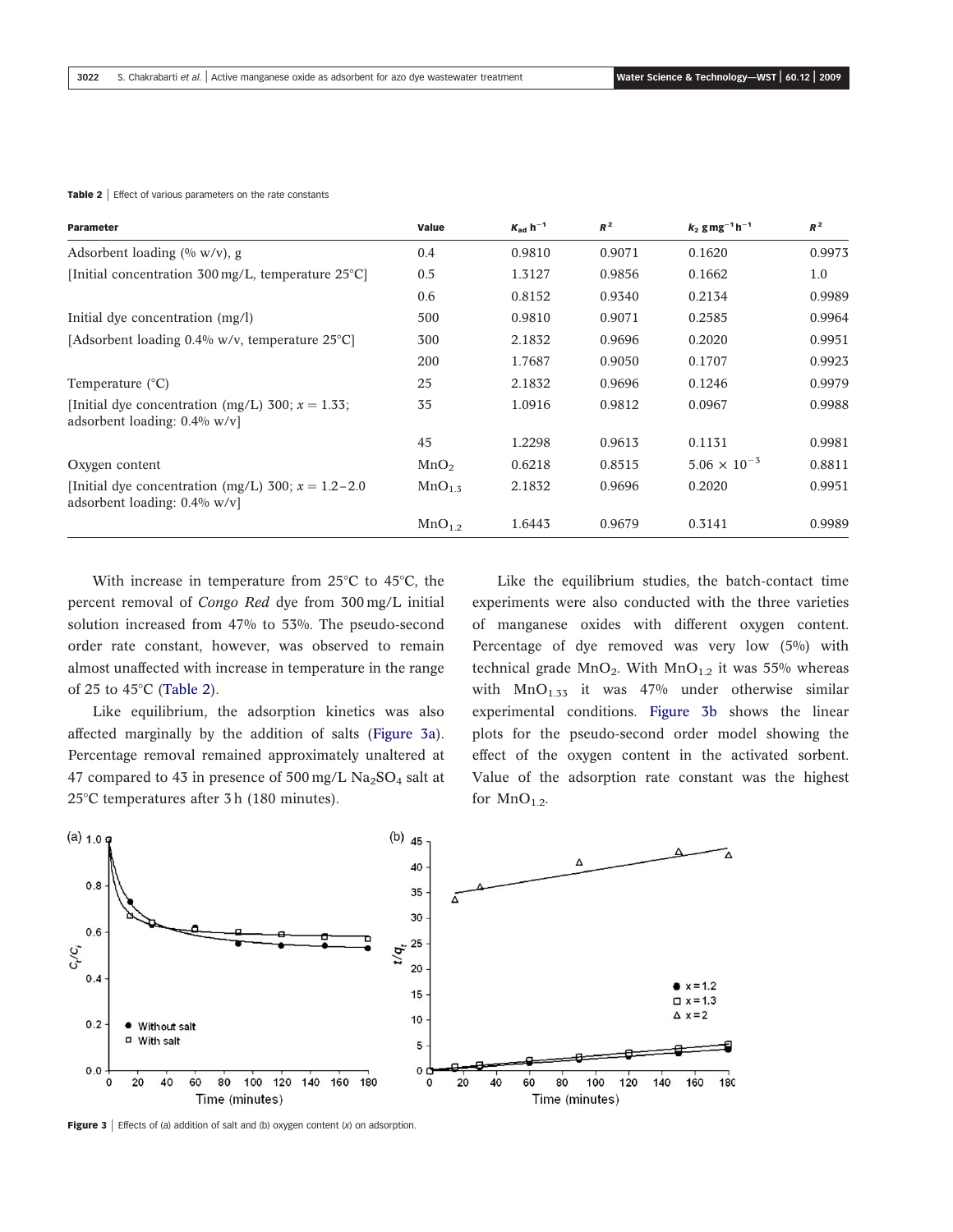## **CONCLUSIONS**

Active manganese oxide adsorbent was prepared in the laboratory by hydrolysis of Mn(II) sulphate with alkali and subsequent aeration of the precipitated manganese hydroxide. XRD studies indicate that this active oxide was mainly  $Mn<sub>3</sub>O<sub>4</sub>$ . The high adsorption capacity and 'favorable' nature of the isotherm indicate its potential of use for the removal of Congo Red, a dis-azo dye, from aqueous solution by adsorption. The equilibrium adsorption pattern followed both Langmuir and Freundlich equations, to which, Langmuir isotherm fits better. Langmuir adsorption capacity of the sorbent for Congo Red was 38.6 mg/g, which was higher than those of most sorbents reported in literature. The adsorption kinetics followed a pseudosecond order rate equation indicative of the self-assembling tendency of Congo Red. The effect of either temperature or salt ( $Na<sub>2</sub>SO<sub>4</sub>$ ) addition on both adsorption equilibrium and kinetics was small. The rate of adsorption increased with an increase in both adsorbent loading and initial concentration of dye solution. The oxide of empirical formula  $MnO_{1,2}$ showed the highest value of both adsorption capacity and pseudo-second order rate constant among the three varieties of manganese oxides used, possibly due to the unsaturated valency of manganese in this oxide. The relatively high adsorption capacity and rate of the proposed Mn-oxide sorbent for the dye is suggestive of its potential use in the sorptive treatment of textile industry effluents.

# ACKNOWLEDGEMENTS

SEM was done in the TEQIP-funded SEM laboratory of UCST, University of Calcutta. FTIR and XRD were done in Indian Institute of Technology, Bombay.

# **REFERENCES**

- Acemioglu, B. 2004 Adsorption of Congo Red from aqueous solution onto calcium-rich fly ash. J. Colloid Interface Sci. 274, 371–379.
- Aguedach, A., Brosillon, S. J., Morvan, E. & Lhadi, K. 2008 Influence of ionic strength in the adsorption and during photocatalysis of reactive black 5 azo dye on  $TiO<sub>2</sub>$  coated on non woven paper with  $SiO<sub>2</sub>$  as a binder. J. Hazard. Mater. 150, 250–256.
- Apak, R. 2002 Adsorption of heavy metal ions on soil surfaces and similar substances. In Encyclopedia of Surface & Colloid Science. Marcel Dekker, New York, pp. 385–417.
- Asfour, H. M., Fadali, O. A., Nassar, M. M. & El-Geundi, M. S. 1985 Equilibrium studies on adsorption of basic dyes on hardwood. J. Chem. Technol. Biotechnol. Chem. Technol. 35(1), 21–27.
- Baker, H. & Khalili, F. 2004 Analysis of the removal of lead(II) from aqueous solutions by adsorption onto insolubilized humic acid: temperature and pH dependence. Anal. Chim. Acta 516, 179–186.
- Basu, R. K., De, P. & Dutta, B. K. 1989 Kinetics of sulfonation of active manganese oxide. Indian J. Technol. 27, 355–359.
- Brunauer, S., Emmett, P. H. & Teller, E. 1938 Adsorption of gases in multimolecular layers. J. Phys. Chem. 60, 309–319.
- Cicchi, S., Marradi, M., Goti, A. & Brandi, A. 2001 Manganese dioxide oxidation of hydroxylamines to nitrones. Tetrahedron Lett. 42, 6503–6505.
- Crini, G. 2006 Non-conventional low-cost adsorbents for dye removal: a review. Bioresour. Technol. 97, 1061–1085.
- Ge, J. & Qu, J. 2003 Degradation of azo dye acid red B on manganese oxide in the absence and presence of ultrasonic irradiation. J. Hazard. Mater. B100, 197–207.
- Geisberger, A. 1997 Azo dyes and the law—an open debate. J. Soc. Dyers Colourists 113(7–8), 197–200.
- Ho, Y. S. 2004 Citation review of Lagergren kinetic rate equation on adsorption reactions. Scientometrics 59(1), 171–177.
- Ho, Y. S. & Mckay, G. 1999 Pseudo-second order model for sorption processes. Process. Biochem. 34(5), 451–465.
- Inbaraj, B. S. & Sulochana, N. 2002 Basic dye adsorption on a lowcost carbonaceous sorbent-kinetic and equilibrium studies. Indian J. Chem. Technol. 9, 201–208.
- Jain, A. K., Gupta, V. K. & Bhatnagar-Suhas, A. 2003 Utilization of industrial waste products as adsorbents for the removal of dyes. J. Hazard. Mater. 101, 31–42.
- Kirillov, S. A., Aleksandrova, V. S., Lisnycha, T. V., Dzanashvili, D. I., Khainakov, S. A., García, J. R., Visloguzova, N. M. & Pendelyuk, O. I. 2009 Oxidation of synthetic hausmannite  $(Mn<sub>3</sub>O<sub>4</sub>)$  to manganite (MnOOH). *J. Mol. Struct.* 928, 89–94.
- Kosmulski, M. 2006 pH-dependent surface charging and points of zero charge: III. Update. J. Colloid Interface Sci. 298, 730–741.
- Liu, R. & Tang, H. 2000 Oxidative decolorization of direct light red F3B at natural manganese mineral surface. Water Res. 34(16), 4029–4035.
- McKay, G., El-Geundi, M. S. & Nassar, M. M. 1987 Equilibrium studies during the removal of dyestuffs from aqueous solutions using bagasse pith. Water Res.  $21(12)$ ,  $1513-1520$ .
- Mittal, A. K. & Venkobachar, C. 1996 Uptake of cationic dyes by sulphonated coal: sorption mechanism. Ind. Eng. Chem. Res. 35, 1472–1474.